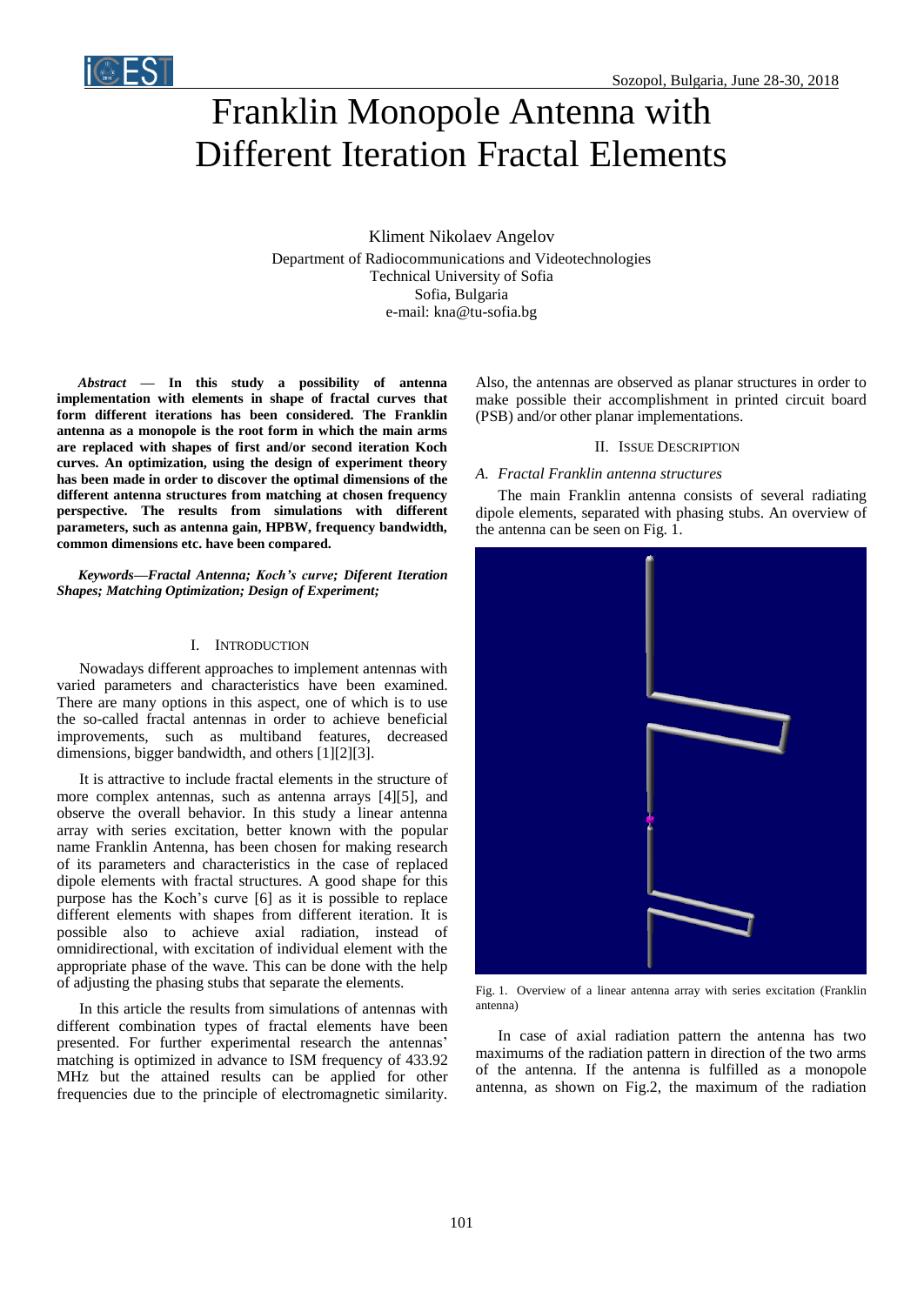

pattern is one. This type of structure is called with code name '00' for easier recognition further in the article.



Fig. 2. Franklin antenna monopole (Type code 00)

Fig. 3 and Fig. 4 show the observed antennas with substituted elements with fractal structures.



Fig. 3. Antenna with elements from zero and first iteration (code name 01)

The structure on Fig. 3 contains one straight element, which can be observed as a zero iteration of a Koch's curve and one element from first iteration (structure code name '01').



Fig. 4. Antenna with elements from first and second iteration (code name 12)

The structure on Fig. 4 contains one element from first and one from second iteration of Koch's curve and has a code name '12'.

## *B. Matching the antennas*

The antenna structures shown in Fig. 2, Fig. 3 and Fig. 4 need to be matched on the same frequency in order to compare their parameters and characteristics. Such optimization can be achieved with the help of the design of experiment theory. This analytical description can present the behavior of a given parameter in relation to the factors from which it depends. In

this case the factors *x1* and *x2* are the dimensions of the different fractal elements, represented by coefficients *k11* and  $k12$ . It is necessary to conduct full factorial experiment type  $3<sup>2</sup>$ , in which two factors are varied on three levels and the parameter against which the optimization is made has been read. In this case it is appropriate for the parameter *Y* to be the antenna matching represented by the standing wave ratio (SWR) at 433.92 MHz. Based on the data generated in nine attempts in a planned experiment type  $3^2$  this analytical dependence has the form [7]:

$$
Y = b_0 + b_1 x_1 + b_2 x_2 + b_{12} x_1 x_2 +
$$
  
+  $b_{11} x_1^2 + b_{22} x_2^2$  (1)

The coefficients *b*, where  $i, k = 1, 2$ , are defined according to the following laws:

$$
b_0 = \frac{5}{9} \sum_{j=1}^{9} x_{0j} \cdot \overline{y}_j - \frac{1}{3} \sum_{i=1}^{2} \sum_{j=1}^{9} x_{ij}^{2} \cdot \overline{y}_j
$$
(2)

$$
b_{i} = \frac{1}{6} \sum_{j=1}^{9} x_{j} \cdot \overline{y}_{j}
$$
 (3)

$$
b_{ik} = \frac{1}{4} \cdot \sum_{i=1}^{2} \cdot \sum_{j=1}^{9} x_{ij} \cdot x_{kj} \cdot \overline{y}_{j}
$$
 (4)

$$
b_{ii} = \frac{1}{2} \sum_{i=1}^{2} \sum_{j=1}^{9} x_{ij}^{2} \cdot y_{j} - \frac{1}{3} \sum_{j=1}^{9} \bar{y}_{j}
$$
(5)

Fig. 5 shows the structures of the observed antennas with marked dimensions for better illustration. In fact, the optimization through the described above planned experiment has been made on the coefficients *k11* and *k12*, which represent the relative segment length of the fractal elements referred to the quarter wavelength *λ/4*.



Fig. 5. Dimensions of antenna structures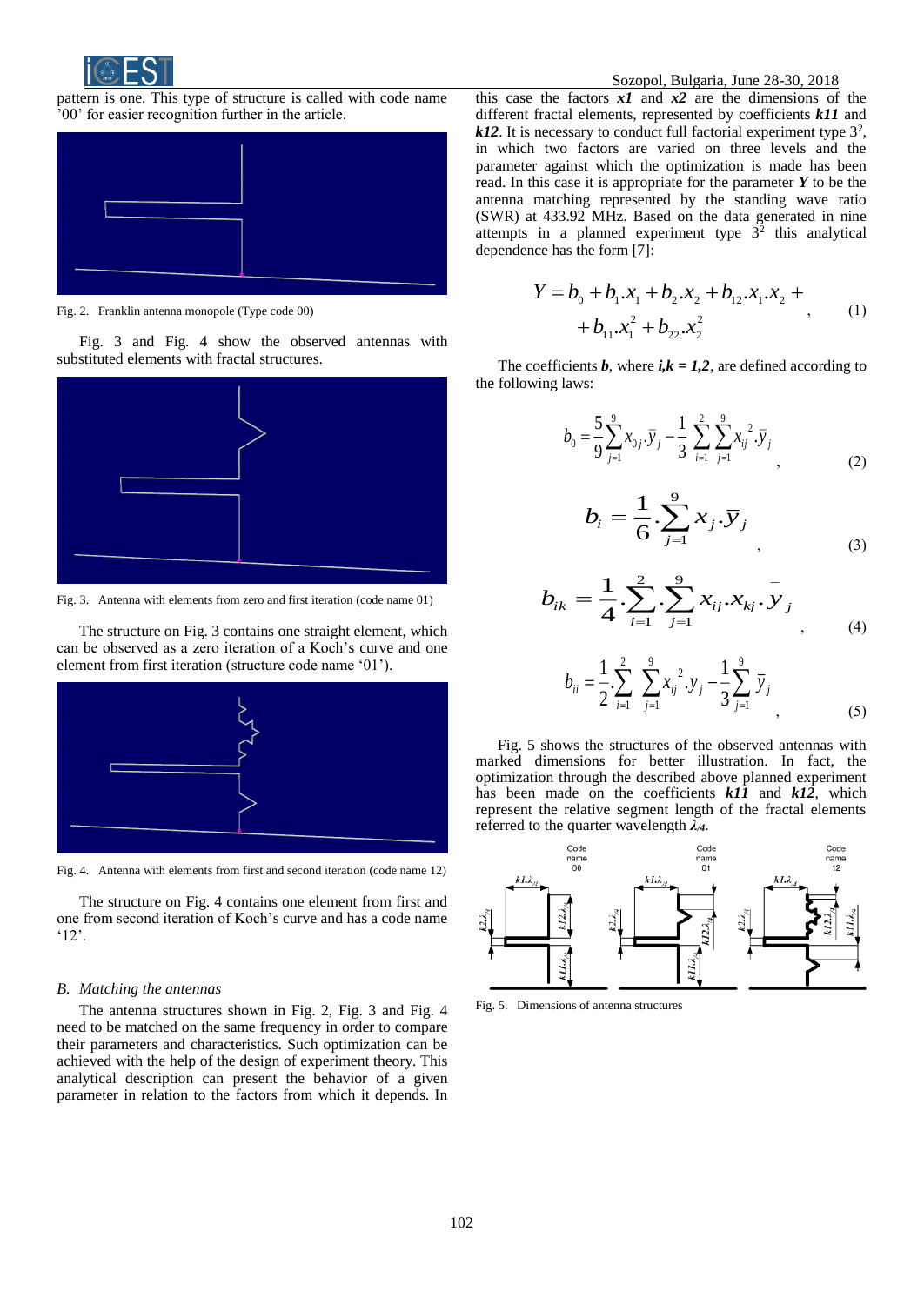

## III. RESULTS

## *A. Matching optimization*

By means of previous basic tests and taking into account that the length of the individual radiating elements should be in the order of  $\lambda_4$  the values for the variation of the coefficients *k11* and *k12* into the factor space are defined in advance. The exact values vs. coded values of *x1* and *x2* are given in Table I.

| Code<br><b>Variation</b> | Antenna code<br>name 00 |      | Antenna code<br>name 01 |      | Antenna code<br>name 12 |       |
|--------------------------|-------------------------|------|-------------------------|------|-------------------------|-------|
| Level                    | k11                     | k12  | k11                     | k12  | k11                     | k12   |
| $+1$                     | 0.40                    | 0.40 | 0,48                    | 0,22 | 0,132                   | 0,050 |
| 0                        | 0.38                    | 0.38 | 0,45                    | 0,20 | 0.131                   | 0,049 |
| -1                       | 0.36                    | 0.36 | 0.42                    | 0,18 | 0,130                   | 0,048 |

TABLE I. FACTOR VARIATION LEVELS

In Table II are given the values for the optimization parameter (in this case SWR) for the nine different samples of each antenna structure.

| N            |                | <b>Coded Place</b><br>in factorial<br>space |                         | <b>SWR</b>              |                         |  |
|--------------|----------------|---------------------------------------------|-------------------------|-------------------------|-------------------------|--|
|              | <i>k11</i>     | k12                                         | Antenna code<br>name 00 | Antenna code<br>name 01 | Antenna code<br>name 12 |  |
| $\mathbf{1}$ | $+1$           | $+1$                                        | 1,57                    | 2,41                    | 1,25                    |  |
| $\mathbf{2}$ | $+1$           | $\theta$                                    | 1,31                    | 1,26                    | 1,11                    |  |
| 3            | $+1$           | $-1$                                        | 1,09                    | 1,75                    | 1,08                    |  |
| 4            | $\overline{0}$ | $+1$                                        | 1,31                    | 1,86                    | 1,20                    |  |
| 5            | $\overline{0}$ | $\overline{0}$                              | 1,09                    | 1,10                    | 1,06                    |  |
| 6            | $\overline{0}$ | $-1$                                        | 1,12                    | 2,40                    | 1,11                    |  |
| 7            | $-1$           | $+1$                                        | 1,10                    | 1,41                    | 1,18                    |  |
| 8            | $-1$           | $\mathbf{0}$                                | 1,11                    | 1,49                    | 1,09                    |  |
| 9            | $-1$           | $-1$                                        | 1,36                    | 3,23                    | 1,16                    |  |

TABLE II. EXPERIMENTAL MATCHING VALUES

Through the data from Table II the models according to (1) are estimated. The coefficients of these estimations are given in Table III.

TABLE III. COEFICIENTS FOR THE PLANNED EXPERIMENT'S MODELS

|                | Antenna code<br>name 00 | Antenna code<br>name 01 | Antenna code<br>name 12 |
|----------------|-------------------------|-------------------------|-------------------------|
| bo             | 1,11444                 | 1,19111                 | 1,07222                 |
| b <sub>1</sub> | 0,06833                 | $-0,28333$              | 0,04667                 |
| b <sub>2</sub> | 0,06667                 | $-0,11833$              | 0,00167                 |
| $b_{12}$       | 0.18500                 | 0,62000                 | 0,03750                 |
| $b_{11}$       | 0,08833                 | 0,89333                 | 0,07667                 |

| Sozopol, Bulgaria, June 28-30, 2018 |  |  |
|-------------------------------------|--|--|
|                                     |  |  |

| 5020001. Duigaria. Julie 20-50. 2010 |                         |                         |                         |  |
|--------------------------------------|-------------------------|-------------------------|-------------------------|--|
|                                      | Antenna code<br>name 00 | Antenna code<br>name 01 | Antenna code<br>name 12 |  |
| $b_{22}$                             | 0,08333                 | 0.13833                 | 0.02167                 |  |

On Fig. 6, Fig. 7 and Fig. 8 is presented the overview of the parameter behavior, estimated with MatLab [8] in the considered factor space for each type antenna structure.



Fig. 6. Model for antenna code 00

Based on the behavior of parameter in the factorial space the optimal points have been found. This defines the values for coefficients *k11* and *k12* for each antenna structure.



Fig. 7. Model for antenna code 01

The exact values, received through the optimization, are given in Table IV.



Fig. 8. Model for antenna code 12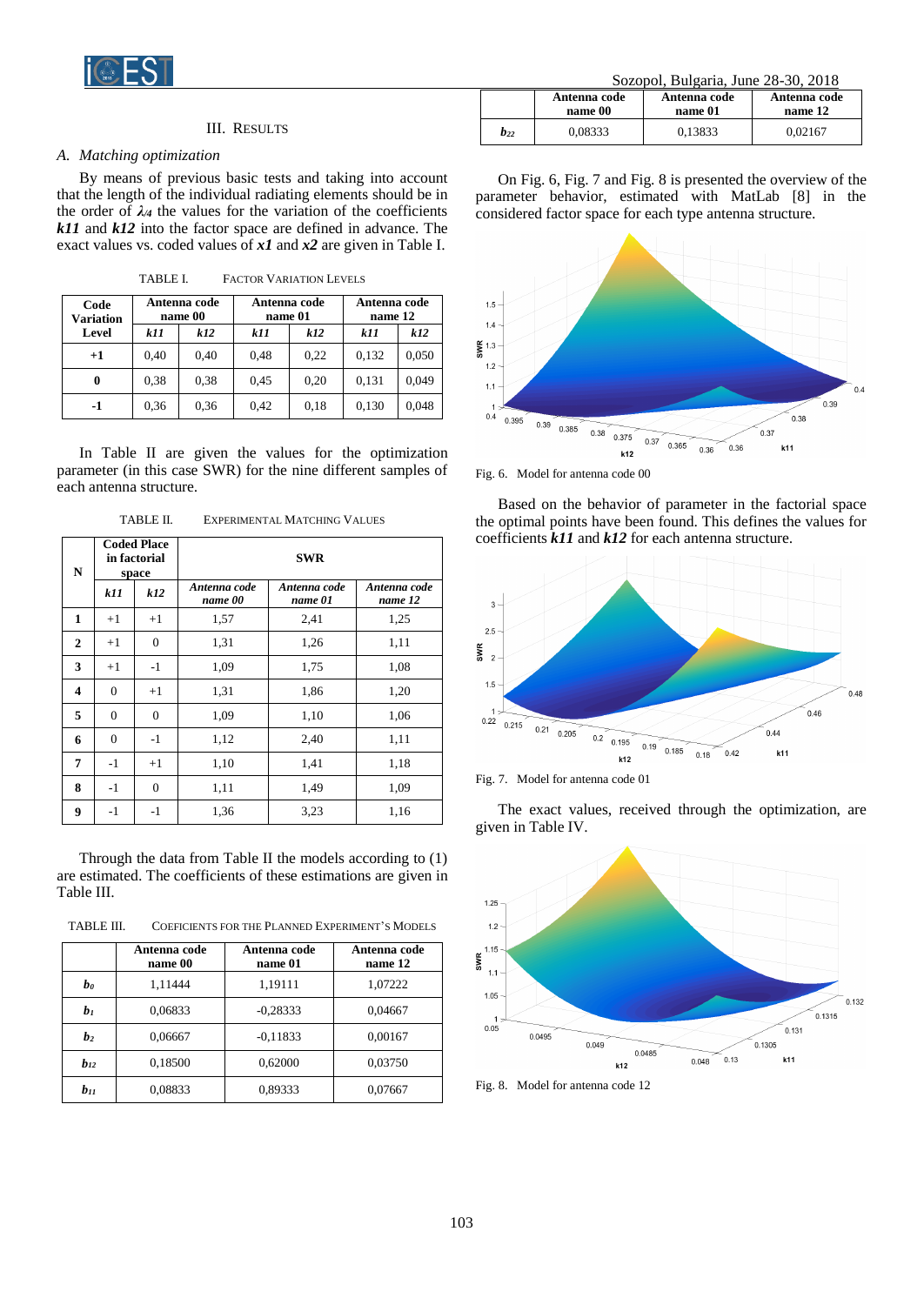

Table IV also shows the parameters of the phasing stubs, which are defined again in relative units in reference to the quarter wavelength  $\lambda_A$ . These are the coefficients  $k1$  and  $k2$ , which define the length and the width of the stubs respectively (see Fig. 5). Their values are optimized for the observed frequency too.

|     | Antenna code<br>name 00 | Antenna code<br>name 01 | Antenna code<br>name 12 |
|-----|-------------------------|-------------------------|-------------------------|
| k11 | 0,37912                 | 0,45559                 | 0,13082                 |
| k12 | 0,37912                 | 0,19905                 | 0,04917                 |
| k1  | 0,98273                 | 0,84551                 | 0,91278                 |
| k2  | 0.10904                 | 0.10904                 | 0.05000                 |

TABLE IV. OPTIMISED ANTENNA DIMENSIONS

## *B. Antenna properties*

With the optimized antenna structures a number of simulation has been ran in order to determine the antenna parameters, such as gain, half power beam width (HPBW), frequency bandwidth (BW), dimensions, etc. Table V contains the values of these parameters.

TABLE V. OPTIMISED ANTENNA DIMENSIONS

| Values @<br>433,92 MHz                 | Antenna code<br>name 00 | Antenna code<br>name 01 | Antenna code<br>name 12 |
|----------------------------------------|-------------------------|-------------------------|-------------------------|
| $SWR. -$                               | 1,01                    | 1,11                    | 1,09                    |
| BW, %<br>$(\textcircled{c}$ SWR<2)     | 3,11                    | 3.34                    | 2,88                    |
| G, dBi                                 | 3.67                    | 3.42                    | 3.56                    |
| HPBW, deg<br>$(@ -3dB)$                | 75                      | 75                      | 70                      |
| <b>Front to Back,</b><br>$d\mathbf{B}$ | 3.38                    | 3,77                    | 3,51                    |
| <b>Higth of the</b><br>Antenna, mm     | 149.9                   | 200,8                   | 152,9                   |

From the data it is visible, that the antennas have similar behavior, but by increasing the curve grade, the beam width goes narrow. The dimensions of antenna type with code names 00 and 12 are almost equal (the difference is just 3 mm), but the radiation pattern of the second antenna is more focused (75 vs. 70 deg) The frequency bandwidth is also narrower (3,11 vs. 2,88 %). Fig. 9, Fig. 10 and Fig. 11 show the 3D radiation pattern for each antenna.



Fig. 9. 3D Radiation pattern for antenna code 00

Antennas with this type of parameters can be used in narrow band frequency communications with applications with high integration grade, such as RFID and Access Control systems. The specific radiation patterns can be useful in case of spot orientated short distance data transfer and to minimize the interference between devices operating at the same frequency in little space area.



Fig. 10. 3D Radiation pattern for antenna code 01

From fig.  $9 - 11$  can be seen, that the radiation pattern for the antenna type with code name 01 and 12 have less radiation in the X-Y plane, which is better in case of implementing a spot zone in the direction of Z-axis.



Fig. 11. 3D Radiation pattern for antenna code 12

## IV. CONCLUSION

In this study an observation of antennas contained different iteration fractal elements has been made. From the results can be seen, that:

- the proposed structures can be precisely matched and achieved similar results as Gain, HPBW, F/B and dimensions;
- the planar type of this antennas gives the opportunity to implement them in PCB or other flat structures;
- it is appropriate to study furthermore this type of structures in order to achieve other useful parameters.